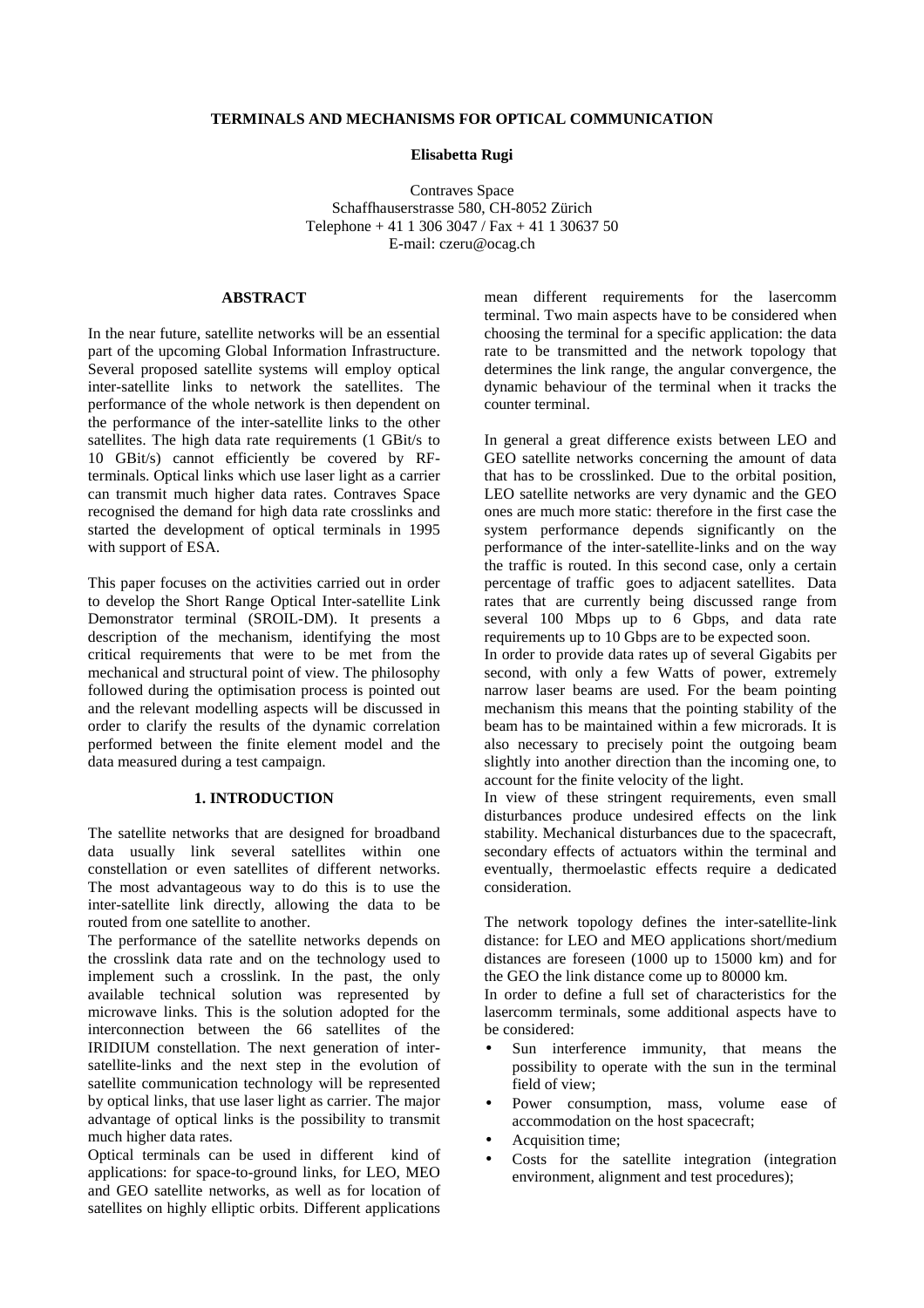- Reliability, lifetime, availability (in-orbit alignment and optimisation procedures)
- Uninterrupted communication service, that means that the link must not be interrupted nor disabled by periodically disturbances.

According to the above mentioned aspects and including the requirements for very low mass, volume and power consumption, Contraves Space Zurich started in 1995 the development of a Short Range Optical Intersatellite Link (SROIL) terminal. A SROIL Demonstrator (DM) has been built and successfully tested in 1997. A medium range terminal has been designed in 1998 and, to complete this family of terminals, one for long-range application is currently under development. All these developments are been performed with the support of the ESA.

### **2. TERMINAL DESCRIPTION**

The SROIL-DM terminal consists of three main structural sub-units, shown in Figure 2.1. These subunits are:

- Support Unit: it forms the carrying structure of the terminal.
- Compound Pointing Assembly: it is mounted on the top of the housing and it performs the coarse line of sight control. It can perform beam steering in the terminal azimuth as well as in the elevation direction. It consists of the following critical components:
	- Azimuth Scan Unit: azimuth drive unit, bearings and encoder
	- Elevation Scan Unit: elevation drive unit, bearings and encoder
	- Cable Drum Assembly: which contains the cable for the elevation motor drive and the optic fibre from the two beacon laser collimators mounted on the elevation unit.
	- Light Conductor Drum Assembly: which contains the optical fibres for the two beacon collimators mounted on the elevation unit.
- Optical Bench: this is the carrying structure for the optical elements. Both the acquisition and transmitter optical path are inside that sub-unit. In addition, it carries the following sensors and actuators:
	- Acquisition sensor (AS).
	- Tracking sensor (TS).
	- Point ahead sensor (PAS).
	- Fine pointing assembly (FPA).
	- Point ahead assembly (PAA).

The overall dimensions of the terminal are 260 mm width, 200 mm length, 430 mm height.



*Figure 2.1. SROIL-DM Terminal.*

### **3. MECHANICAL SPECIFICATION**

The criticality of the mechanical requirements is due to fact that the laser beam pointing stability must be maintained in a very narrow range. At the same time, the structure must be light, has to provide sufficient strength and stiffness in order to withstand the launch environment and to minimise the effect of external microvibrations on the optical performance.

As a consequence, the requirements important for the design are:

- Mass: the mass for the whole SROIL-DM terminal cannot exceed 10 kg.
- Minimum stiffness: specified as the minimum eigenfrequency to be met. Being the goal to achieve a minimum coupled eigenfrequency of 150 Hz for the entire structure of the terminal, a minimum individual eigenfrequency of at least 200 Hz is required for each one of the three sub-units.
- Minimum strength, specified as a set of load conditions and factors of safety to be applied. In particular, in order to take into account all potential launch vehicles a quasi-static load is used for the initial sizing of the components. It is given by the following formula:

$$
a = \frac{190}{\sqrt{m}}
$$

with "a" being the resulting acceleration in [g] and "m" the effective mass in [kg] of the component under consideration.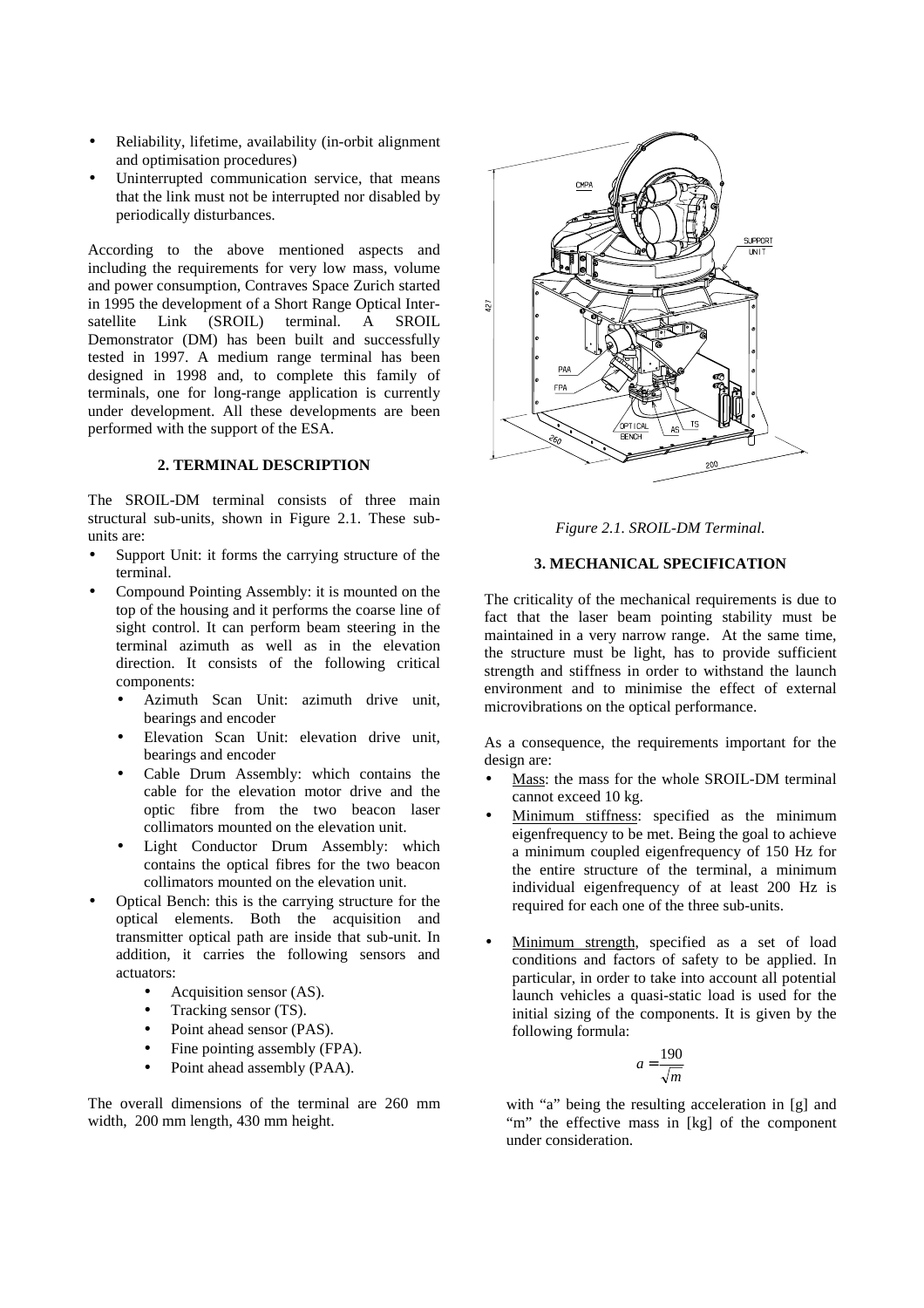Maximum distortions specified as maximum tolerated angular misalignment between related axes and line of sights. The thermal distortions are the most important source of misalignment within the structure and the allowed value for the light of sight inside the optical bench are in order of few tens of µrad. . The other source of misalignment is the microvibration external environment. In this case the requirement are even more stringent than the values specified for the thermal distortions.

#### **4. STRUCTURE OPTIMISATIONS**

As already mentioned, the essential requirement for the structure of such a mechanism is to provide the correct angular alignment between the various optical units to maintain the line of sight stability. But this is only one of the specifications that have to be met: mass, stiffness and strength play a role which is equally important. This means that the optimum has to be found between requirements which sometimes are also conflicting. The following points will explain the structure optimisation philosophy:

- All rotating components shall be statically balanced such that translation disturbances do not lead to rotational distortions of the optical components. The balancing requirement usually does not impose any particular difficulty with respect to the terminal design.
- The support unit compliance of the load path to the spacecraft shall be maximised to reduce the high frequency disturbances (low pass filter).
- On the other hand a sufficiently high stiffness within the structure must be present to decouple the terminal modes from important spacecraft modes in order to maintain the launch loads within reasonable values.
- Sufficiently high structural strength to survive the launch environment.
- The design allows for a highly modular system. This is mainly for two reasons: the wide number of possible mission scenarios for the terminal application and the necessity of mass production. This last is in particular true for the application on LEO constellations as they consist of up to hundreds of satellites with typically  $4~6$  terminals per spacecraft.
- To reduce complexity.
- An appropriate selection of materials: aluminium is used for the Optical Bench because of its high  $\lambda/\alpha$  ratio in order to minimise the thermal gradients and distortions.
- An appropriate configuration has been selected in order to minimise the temperature gradients across the optical unit. Such gradients lead to bending of the telescopes which implies an angular misalignment. In Figure 4.1 the solution adopted to attach the part supporting the tracking sensor (high

dissipative item) to the acquisition tube is presented.

The optical bench is as a thin walled precision casting structure. Due to the complex shape of the bench resulting from the optimisation process, casting is the optimum manufacturing procedure to leave the material only where it is functionally needed, reducing the global mass.



*Figure 4.1. Fixation of the tracking sensor unit to the acquisition tube.*

# **5. MODELLING ASPECTS**

The finite element model prepared for the terminal follows the mechanical sub-units breakdown. Therefore three main models have been prepared: one for the CMPA, one for the Optical Bench and one for the Support Unit. The complete model of the system has been created by combining the three models.

A high detailed model was generated because of the complexity of the system and the very accurate evaluation required for the dynamic behaviour until the sensors level and for the thermoelastic distortions.

The calculations have been carried out with NASTRAN.

The complete FE model is shown in Figure 5.1. In this figure the model of the optical bench inside the support unit is represented only by few lines. That is because that model was condensed for limiting computational time.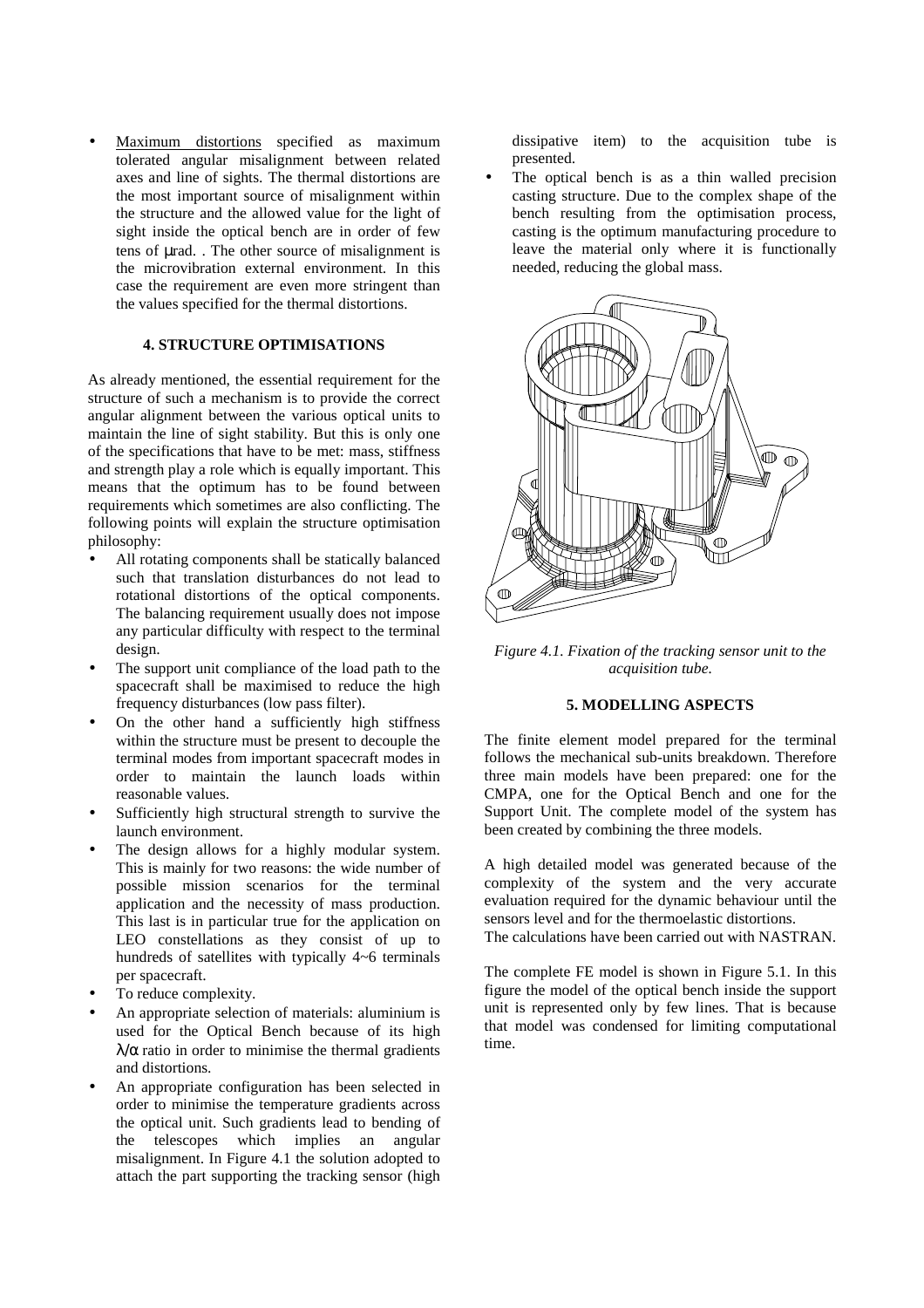

*Figure 5.1. SROIL-DM complete finite element model*

# **6. MEASUREMENTS AND DYNAMIC CORRELATION**

Once the terminal has been manufactured and assembled, it has been possible to measure the real dynamic behavior of the structure. A campaign of measurements was carried out and the data have been used to correlate the dynamics of the SROIL-DM terminal and the analytical results. Consequently, remaining discrepancies between the FE model and the terminal structure were pointed out and modifications implemented in the model in order to assure it is representative of the reality.

### **6.1 Measurements**

The measurements were performed mounting the SROIL-DM Terminal on a vibration jig as shown in Figure 6.1, and exciting the plate where the terminal is fixed in three directions. Accelerations were collected at 38 locations of the mechanism. In order to excite the fundamental resonance of the structure and to collect information to accurately describe its dynamic behavior, the position of the accelerometers and of the shaker were chosen on the base of the analytical mode shapes. The measurements were performed with the two motors controlled with a stiffness below 5 Hz to avoid coupling with the dynamics of the system.



*Figure 6.1. Measurements configuration.*

# **6.2 Dynamic Correlation**

The correlation required the estimation of the modal parameters of the structure (resonance frequencies, damping and mode shapes) from the collected data [1]. Once this information was available a mathematical model of the vibrational properties and the behavior of the tested structure was built and compared with the finite element model.

The data measured was in the form of frequency response functions, that means they represented the ratio between the response acceleration at a point and the exciting force. From this data, condensed into a transfer function matrix, employing a multi degree of freedom technique [2], the resonance frequencies and the associated damping were identified on the basis of the best interpolation of the measured FRFs and of a Modal Confidance Factor close to 1. Then, the modal parameter table was completed computing the residues, amplitude and phase, for each resonance. Thereafter the mode shapes could be estimated.

Before using this modal model for the correlation with the FE model, it has been validated by:

- Synthesizing the frequency response functions, in order to compare those ones based on the modal model and the measured ones;
- Calculating the modal assurance criteria matrix between the modal model and itself, in order to verify the presence of double eigenmodes due to a redundant selection of the modal parameters.

At the end, the MAC Matrix has been generated comparing the mode shapes calculated by the FE model and the modes extracted from the modal model. In order to improve the correlation, some modifications were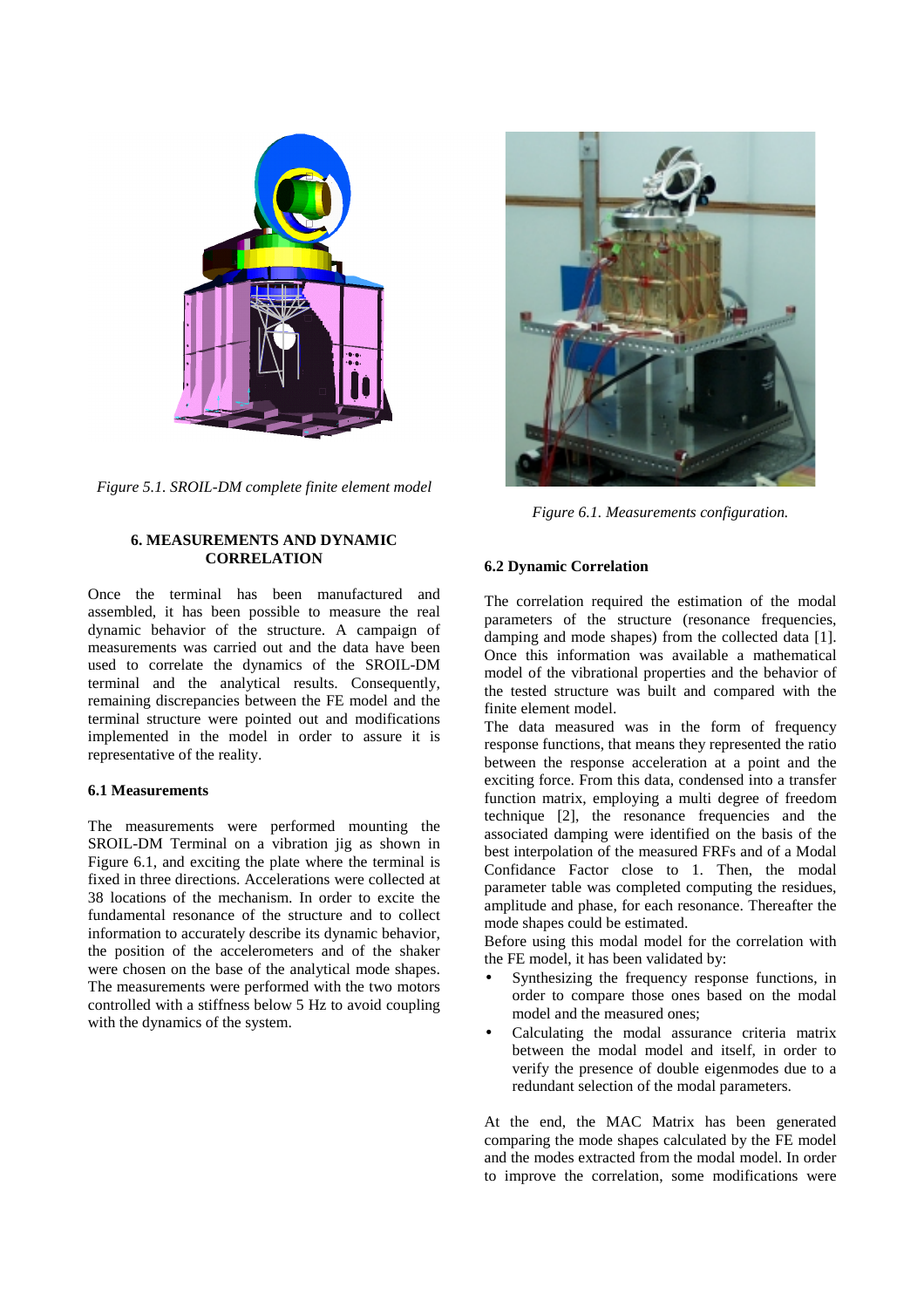brought in the FE model, consisting in more appropriate material properties and detailing the modeling of some parts, like bearings.

The aim of the dynamic correlation was to validate the quality of the FE model because this was required to derive the structural behavior influencing the controllability of the mechanism.

The resonance frequencies of the SROIL-DM mechanism are within the bandwidth of the control system, therefore an interference between structure and controller could not a priori be excluded.

The control consists of two loops:

- The CMPA loop which operates in the low frequencies range, up to 80 Hz;
- The FPA loop, which operates in the high frequencies range, above 200 Hz.

It is important therefore that the response of the FE model in these two ranges of frequencies is representative of the real behavior of the structure.

From the structural point of view, the dynamics in the above mentioned ranges, is characterized by:

- low frequencies range (up to 80 Hz) driven by the vibration jig which simulates the spacecraft dynamics;
- intermediate frequencies range (80-250 Hz), the CMPA components behavior and parameters, as the real stiffness of the bearing, are dominant;
- high frequencies range  $(> 250$  Hz) driven by local units, as the optical bench.

From the MAC matrix shown in Figure 6.2, results that:

- An excellent correlation exists for the modes in the low frequencies (MAC greater 0.8)
- The dynamics in the medium range of frequencies is only roughly representative;
- The mode driven from the optical bench, at around 300 Hz, results well correlated taking into account that is a local mode.

The FE model has been proved to be perfectly suitable for our purpose.



*Figure 6.2. Modal Assurance Criteria matrix between measured data (vertical) and analytical results (horizontal) .*

#### **7. CONCLUSIONS**

This paper presented the steps relevant for the development of the SROIL-DM terminal, from the structural point of view. The severe requirements to be fulfilled have determined the design philosophy, in order to achieve the performance and the needed reliability on the analytical results. Structural optimisation and validation of the mathematical model used to verify the performance are the two key points that characterised this project. At the end a finite element model of the mechanism, suitable for both the thermo-mechanical calculations and for deriving the information required for controllability purpose, was available.

# **8. ACKNOWLEDGMENTS**

The work reported here was carried out under the ESA contract 11846/96/NL/SB(SC). I gratefully acknowledge the support of ESA and Mr. H. Meier at ESTEC.

The author express her gratitude to the CSZ management for allowing her to publish the paper and the SROIL team for the contribution and support.

#### **9. ACRONYMS**

| AS       | <b>Acquisition Sensor</b>          |
|----------|------------------------------------|
| $\alpha$ | Coefficient of thermal expansion   |
| CMPA     | <b>Compound Pointing Assembly</b>  |
| CSZ      | Contraves Space Zürich             |
| FE       | <b>Finite Element</b>              |
| FPA      | Fine Pointing Assembly             |
| FRF      | <b>Frequency Response Function</b> |
| GEO      | Geostationary Earth Orbit          |
| LEO      | Low Earth Orbit                    |
| λ        | Thermal conductivity               |
| MAC      | Modal Assurance Criteria           |
| MEO      | Medium Earth Orbit                 |
|          |                                    |